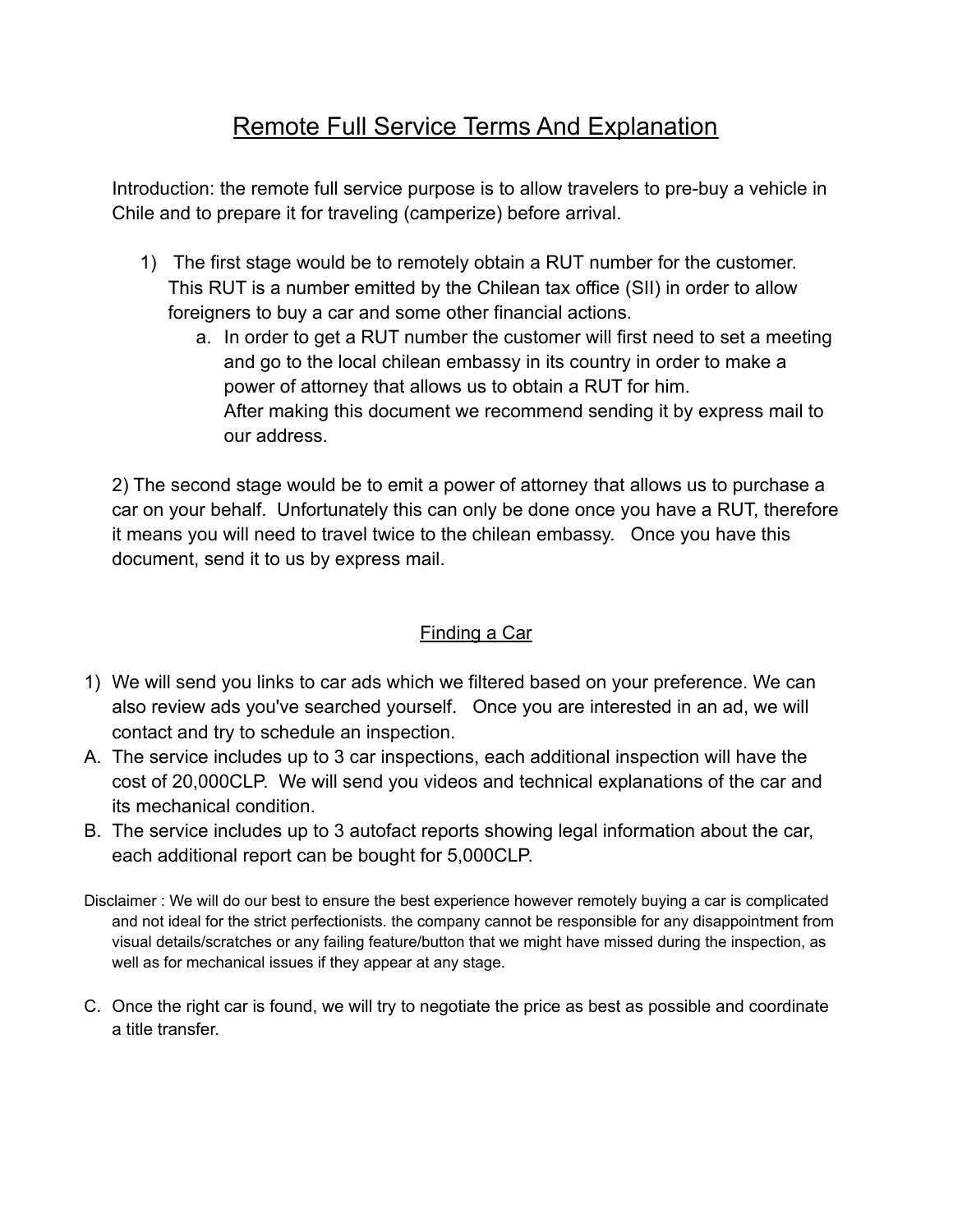#### Payment

Suzi Santiago will serve as a middleman in order to guarantee a secured transaction in the following manners:

1) only make the payment during the signing process (national money transfers are immediate)

2) in case a deal falls, we can either return the payment to the customer or use it to purchase another car if the customer decides to.

On top of that service we will charge 1% of the total money transfer in order to cover tax and accounting administration.

#### After the purchase

Long term parking - we offer long term parking for 75,000clp per month (we do not charge parking during construction).

Construction: it is possible to camperize your recently bought vehicle before your arrival, you will have video meetings with our architect in order to decide on the design you wish to have for your campervan or expedition SUV.

Disclaimer : building a campervan or making a design remotely can be complicated and not ideal for the strict detailist/perfectionist. We will do our best to satisfy our customers however Suzi Santiago (the company) will not be responsible for any disappointment or difference in expectations due to distance and video/virtual communication limits.

### Cancellation Protocol

In case your plans have changed and you have to cancel your trip it is possible and recommended to use our sale service, in this case you will need to send us another power of attorney to allow us to sell your car on your behalf (also requires traveling to the chilean embassy and sending the documents by mail)

Value reduction: our car sale policy is to always reduce 10% of the total value (not including taxes and fees) for up to 15,000km (even in case you haven't used the car), any additional 1000km over 15,000km will have another percentage of value reduction. Total value: this value includes the camper conversion in case of a van but not in case of an SUV vehicle. Commission: we charge 5% commission from the sale price.

Payment: we use AFEX money conversion service in order to send money worldwide to our customers.

Contract: an additional car sale contract will be sent to the customer. We will not refund for any of the remote full service fees.